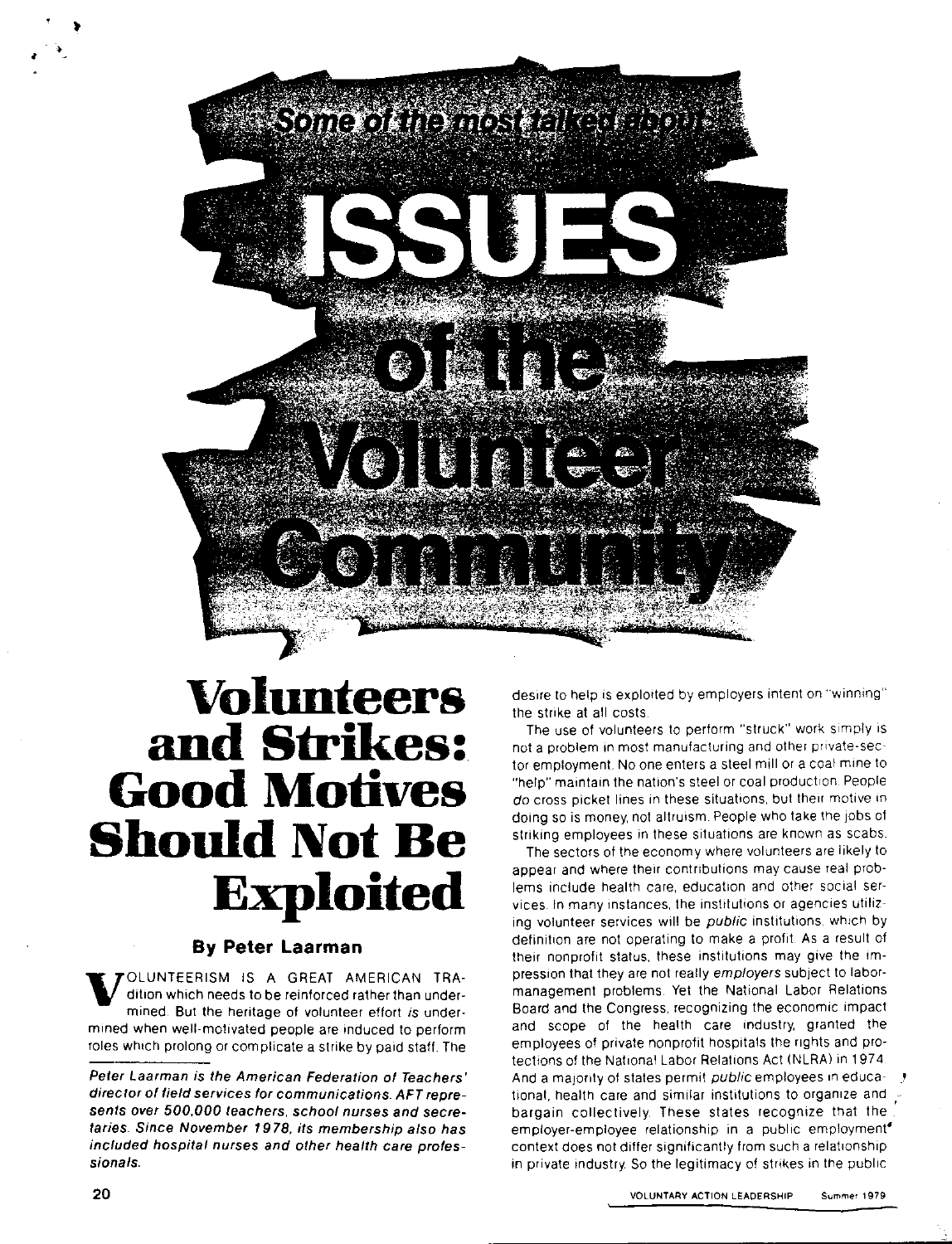

### **The best service a would-be volunteer can render is to do whatever he/she can to** *end the strike.*

sector, based on the realities of working for a living, should

not be in question. Unfortunately, the right to strike as an extension of the

right to bargain is very much in question where public employees are concerned. Most public sector bargaining statutes are weak compared to the NLRA, and nearly all of them prohibit strikes. What this means in relation to volunteerism is that volunteers are likely to encounter a wave of suspicion and hostility when they "fill in" for public employees, smce public employees generally take a huge risk when they decide to strike. Mass firings, heavy fines and even jailings are not unusual in public sector strikes. whereas such penalties are unknown when teamsters or machinists or carpenters walk out. Therefore, an individual considering a vOlunteer role during an actual or threatened public employee strike should be aware that the regular staff members are under extreme pressure, fighting for their rights as workers as well as for improved compensation and working conditions.

A more obvious consideration for volunteers in a strike situation, whether private or public sector, is that people strike for a reason. Employees are not militant by nature; they make the sacrifices involved in a strike because they feel they have no alternative. While it's in management's interest to represent a strike as unjustified and irresponsible, strikes as often as not are precipitated by management's own unreasonable posture A school district facing budget problems. for example. can save money and balance its budget if it can provoke the teachers into a strike. Whtie one's decision to volunteer cannot be guided exclusively by the question of "who's right," the employer's motives and culpability must be examined carefully. And the volunteer should also bear in mind that health care institutions and school systems traditionally pay their employees as little as possible. Unlike profit-making coiporations, they cannot simply "pass through" their labor costs to the consumer.

Public relations constitutes a maior factor in any labor dispute, and employers will go to great lengths to score public relations victories. A favorite tactic of hospitals in a strike situation is to accuse striking employees of callous disregard of human suffering or even of human life. What often is not disclosed is that the striking workers have offered to perform live-saving roles but have had their offer refused by managers determined to discredit the union. Similarly, school boards and administrators frequently will suggest to the media that senior students will be denied college admission on account of teacher strikes, even

though the union involved has attempted to establish tutorial programs to enable students to complete required coursework. And adding insult to injury, the same employer who accuses the employees of indifference to human needs and suppresses their offers of help will call upon volunteers.

As the many sets of guidelines developed by volunteer organizations make clear, the rules for volunteers are relatively simple: Never supplant the roles and functions of regular employees. never volunteer for a program or function which should call for paid staff, never accept a volunteer position which might subject you to liability lawsuits, and never volunteer in a context which would protract or exacerbate a strike.

The best service a would-be volunteer can render in a strike is to do whatever he or she can to end the strike. Not only does a strike settlement mean restoration of the best possible services for the consumer, but it also means that volunteers can return to their proper adjunct role in the institution

## **Strike, Stress and Community Response**

### **By Rochel U. Berman, M.S.W**

TTHREE DAYS PRIOR TO THE JEWISH festival of Passover in 1977, 400 employees of T<br>Hebrew Home for the Aged in Riverdale, New Yo festival of Passover in 1977, 400 employees of The Hebrew Home for the Aged in Riverdale, New York, went on strike due to an impasse in labor-management negotiations. Although a strike plan carefully detailing the role of each department was prepared in advance, the reality and enormity of the responsibility of continuing to care for 700 aged people were overwhelming

The crisis. which would be difficult to manage at any time

Rochel Berman is the director of volunteer services at The Hebrew Home for the Aged at Riverdale, a Jewish orthodox long-term care facility serving 780 residents.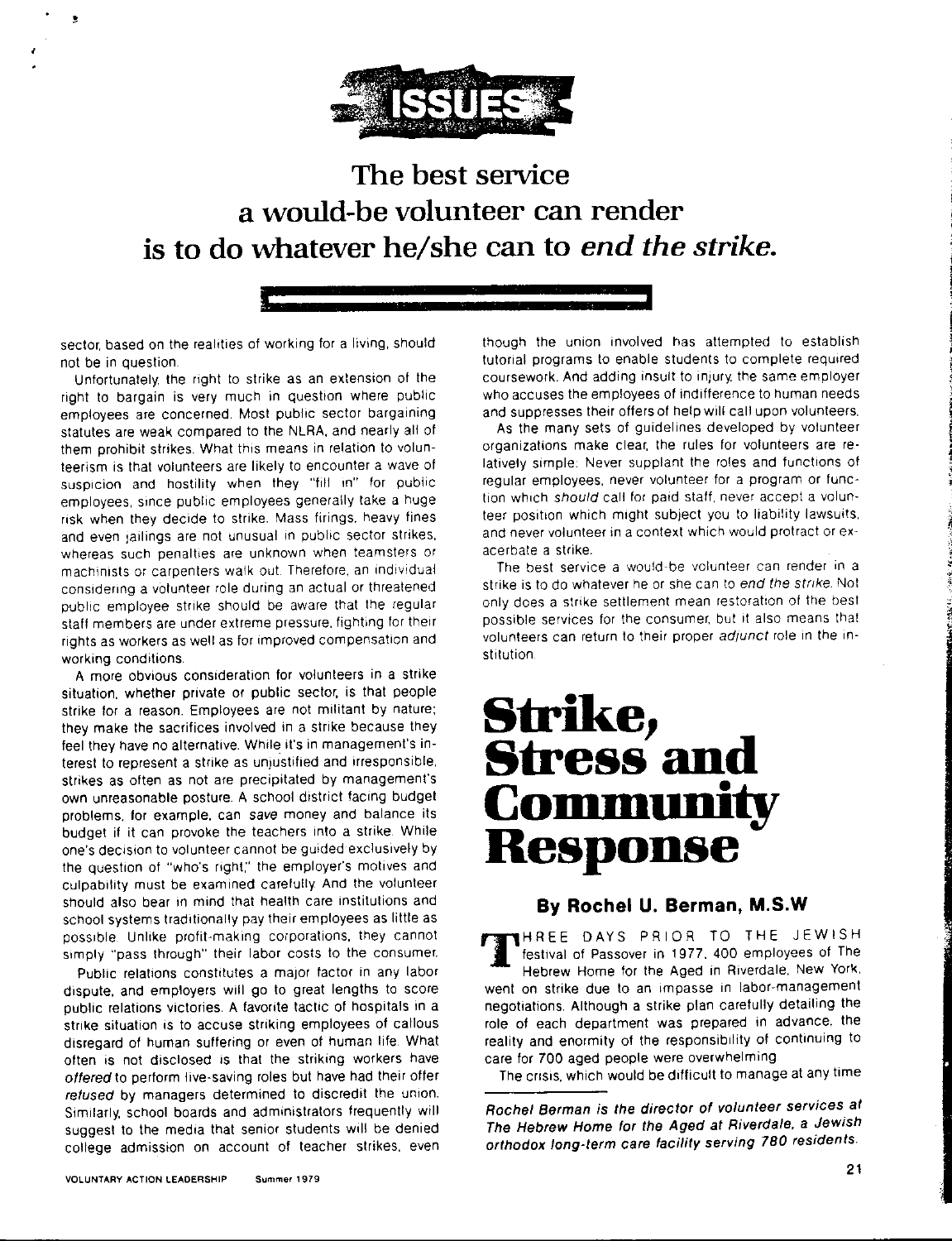

**During the strike the role and effectiveness of our existing volunteer corps varied.** 

of the year, was complicated further by the fact that it was Passover. The monumental task of koshering a kitchen that prepares food for more than 1,000 people (700 residents plus staff) was in process. This particular time of year car• ried with it still another negative component. The holiday also meant our existing volunteer corps and the primarily Jewish community in which the home is situated were busy with their own preparations for celebration and family gatherings.

#### **"Love Thy Neighbor"**

So, we turned to our Catholic neighbor. The College of Mount St. Vincent, which had helped us during another crisis-the New York transit strike of 1966. At that time. most of the home's essential staff could not get to work. Jacob Reingold, executive vice president of the home, called upon students of the college to assist the aged and infirm.

The common thread of humanity which had grown stronger and firmer in the intervening decade helped sustain us for the next few days Both faculty and students came early in the morning. between classes, and in the evening to make beds. teed and assist in the care of our elderly population. This source of help was short-lived, however. A few days after the strike began, Easter vacation commenced and the girls headed home.

### **Mobilization of the Jewish Community**

With the first 48 hours of the strike behind us and no settlement yet in sight, another attempt was made to reach the Jewish community. In order to highlight and underscore our need for help, we called each rabbi prior to the Sabbath at his home. We requested that announcements concerning emergency be made from the pulpit on the Sabbath.

These announcements were by far the most effective means of recruitment during our entire crisis period. They kindled a massive response. Starting with the first Sabbath of Passover until the end of the strike, we had a minimum of 30 volunteers a day On some days as many as 70 people came to offer their help. The spirit of mercy and benevolence radiated and encompassed the Orthodox community in Riverdale Dozens of Jews for whom the home was merely a beautiful edifice on the banks of the Hudson crossed our threshold for the first time. After their initial experience, they were drawn back almost magnetically.

The needs of the residents were great and were matched by expressions of enormous gratitude for the kindnesses shown them. On the Sabbath and on holidays during which riding is religiously prohibited, there were virtual "marchins" from every corner of the community. In addition to providing essential care, e.g., feeding the blind and infirm, volunteers brought with them a festive spirit which permeated an otherwise quiet and sedate institution. We noted with pleasure that volunteering at the home had become a family affair It spanned several generations. In one family, adult children and teenage grandchildren were joined by their grandfather in performing the age-old commandment of visiting the elderly and infirm.

In some congregations, the rabbi himself served to coordinate the volunteer effort, while in others a member of the sisterhood was appointed to the task. In all our recruitment notices we emphasized that volunteering was "not for women only." This helped expand the number of recruits to include several very enthusiastic and energetic males

The contacts made through synagogues during Passover week led naturally to the further recruitment of volunteers through the three Hebrew day schools in Riverdale Each school undertook the coverage of one meal a day. Groups of as many as 15 students came each weekday-before school to assist with breakfast, at lunchtime, or after school for the evening meal. The students alternated their service so that there was no significant disruption in curriculum for any individual student

Here, too, the recruitment had an intergenerational component. The class mothers of one veshiva instituted a telephone chain that reached all the parents of a school whose student body numbered over 300. Because of their deep commitment to Judaism. these parents were particularly sensitive to the religious needs of our residents With a sense of dignity and piety they spread white tablecloths for the Sabbath and helped residents bathe and dress for the holy day.

### **How Volunteers Were Utilized**

Volunteers were utilized primarily to assist with the care of skilled nursing facility residents. They worked under the direction of the nurses assigned to each unit. When volunteers arrived, they signed in at a centrally designated point Meal passes redeemable in the staff dining room were distributed to volunteers who served a minimum of three hours Volunteers were required to sign out when they left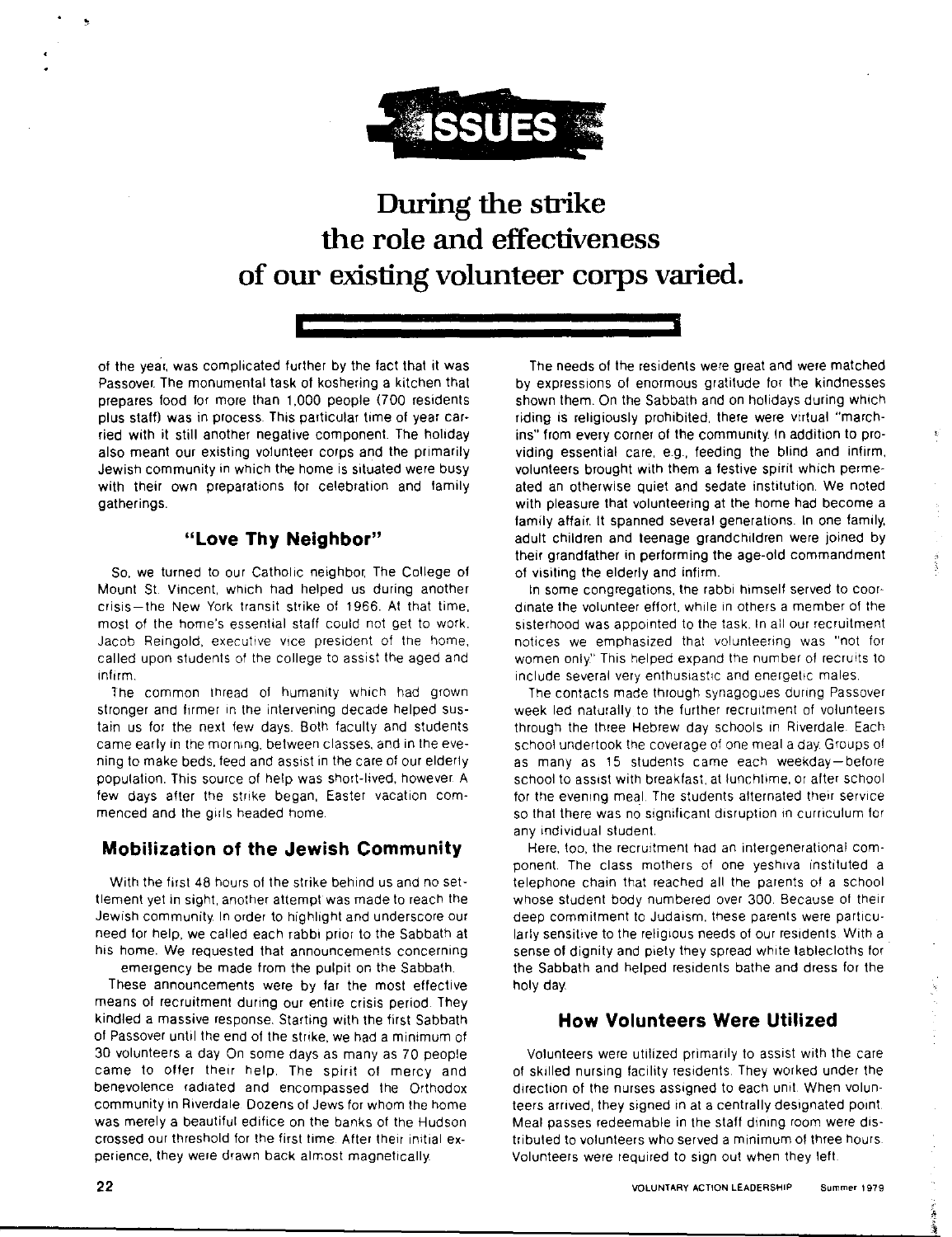

### Is it worth risking the destruction of programs and possibly losing those 25,000 hours of volunteer help?

After the first few days, when we had accustomed ourselves to the new system and routine, we identified the most appropriate tasks for volunteers as well as the most crucial times of day during which help was needed:

 $\bullet$  7:00 a.m. $-11:00$  a.m. Wake patients, assist with washing and dressing, distribute breakfast trays, clear tables, make beds (a formidable task, since each of eight units has about 50 beds').

 $\bullet$  11:00 a.m. $-1.30$  p.m. Distribute lunch trays, assist with feeding, clear tables

 $\bullet$  1:30 p.m.  $-4:00$  p.m. Sort and distribute laundry, sort and distribute mail, escort patients out-of-doors, bring wheelchair patients to physical therapy for treatment.

 $\bullet$  4:30 p.m.  $-7:00$  p.m. Distribute supper trays, assist with feeding, clear tables, assist in preparing for bedtime.

#### **Problems and Reflections**

When the possibility of a strike seemed imminent. all families of residents were notified by mail that their assistance might be necessary to continue vital resident services. Family response was minimal. When family members did come they usually tended only to the needs of their own relatives. In a few cases. they became adjunct staff on the unit and pitched in with patient care for the entire unit. For the most part. however, families continued to observe their usual visiting patterns.

The role and effectiveness of our existing volunteer corps varied About half of the 20 volunteers increased the number of days and hours they gave to the home and performed all of the tasks described above. There were many, however. who chose not to cross the picket line. Some felt that they would be ieopardizing relationships with social workers and aides so that they could not provide quality service to residents following the strike. These volunteers chose instead to keep in touch with the residents by phone or postcard From this point of view, it was less trying for people who had not previously volunteered to cross the picket line than ii was for those with longstanding relationships. Even among the new recruits there was much sympathy for the cause of the staff on strike. Several young people requested to be assigned only to those patients most in need. Another group which experienced considerable conflict was our resident volunteers. Many of them pioneered better working conditions through activism in trade unions and identified with the staff on the picket line. As a sign of support, they felt they should curtail their usual volunteer activity for the

period of the strike. A very conscious effort was made to create an atmosphere in which opposing points of view could be aired, discussed and respected

Perhaps among the many unusual developments during this crisis, the most positive and heartwarming to observe were the interpersonal contacts which emerged between teenage students and our aged population. Segregation of the aged in our society has left younger generations relatively unprepared to deal with old people or with their long-term future. Assisting during this emergency provided some insights into the aging process.

A "rap session" held with a group of students following the strike revealed that the youngsters were unusually sensitive and upset by any signs of infantifization of the aged or by any lack of credibility or dignity accorded to an old person. lt would appear that their level of awareness of the problems of old age increased. It is our hope that with future contact and exposure will also come a greater level of understanding and acceptance.

## **The Role oi VoJ11nteers During a 'Thacher Strike**

#### **By Sue Szentlaszloi**

The following article is reprinted with permission from the National School Volunteer Program's Information Bank.

UR SCHOOL DISTRICT HAS NOT BEEN INVOLVED in a teacher strike, but during negotiations a few years ago, we were close enough that it became necessary to seriously consider the role of volunteers, and particularly our volunteer organization, in the event of a strike

Sue Szentfaszloi is the coordinator of the volunteer program for the West Chester. Pa., Area School District.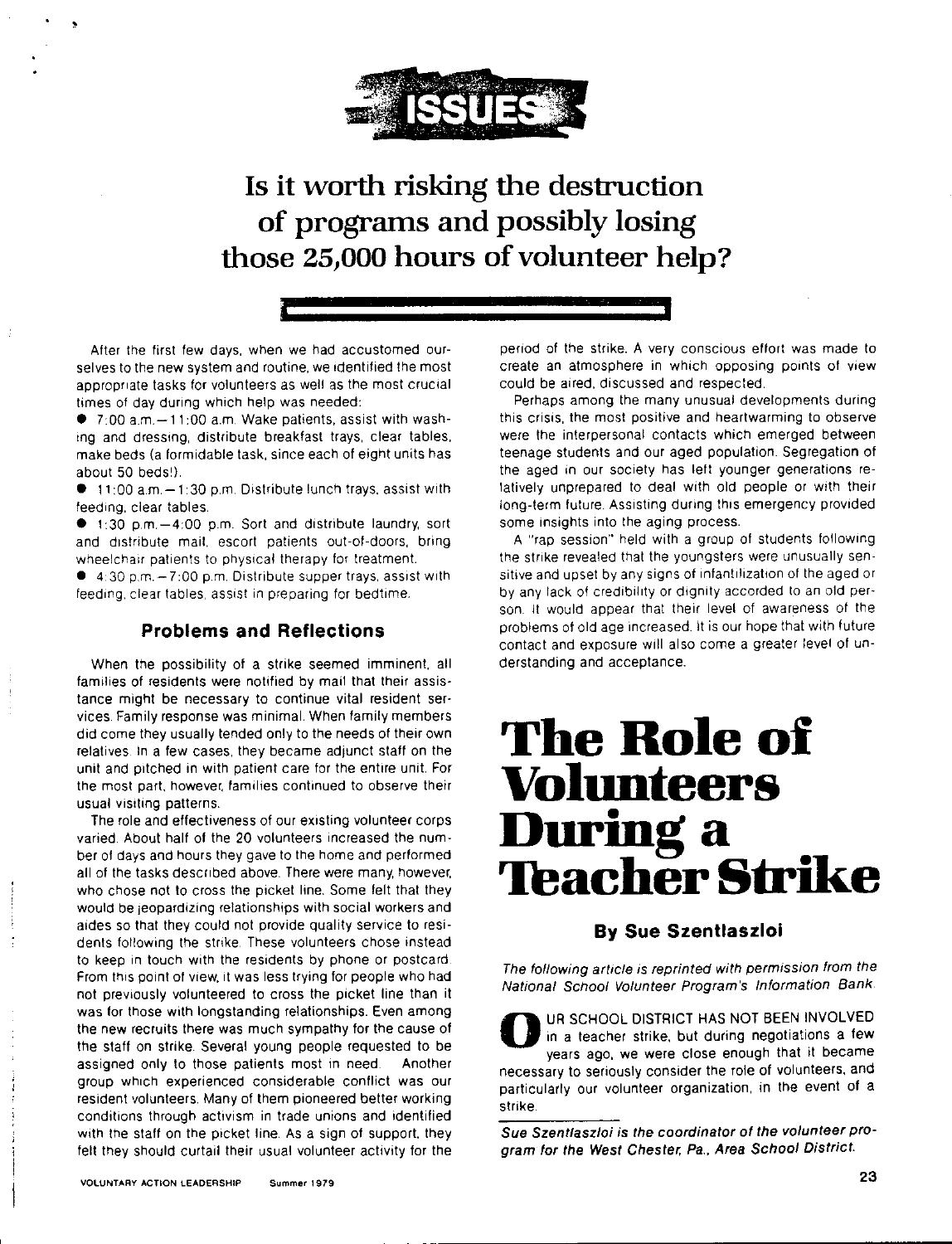

### **Are we really serving our students and communities best in the long run** ...

This is the framework of reference from which we made our decision:

• The State of Pennsylvania enacted a Public Collective Bargaining Act in 1970 which includes teachers. Act 195 provides the conditions for establishing bargaining units. bargaining guidelines. and a schedule for the collective bargaining process in addition to conditions for unfair labor practices and remedies for resolving problems. The law specifies the point at which a strike may be called. Therefore. assuming parties have followed established procedures, teacher strikes are legal in Pennsylvania.

The bargaining unit is the West Chester Area Education Association. the local branch of the National Education Association (NEA). We have a small AFT (American Federation of Teachers) membership which is very vocal but has not yet become powerful enough to replace the Education Association

• The West Chester Area School District is in Chester County, about 30 miles west of Philadelphia. with a student population of 1ust under 12,000, a teaching staff of 650 in **11** elementary schools. three middle schools and two high schools. We are the largest in Chester County and have the largest Education Association, and therefore we are watched carefully by the surrounding districts. In a sense. we are likely to establish precedents or at least influence the direction that nearby districts take.

• We have in our district wel! organized volunteer programs supported by the district. In 1973, the board and new superintendent began establishing throughout the community and within the system the concept that the schools and community needed to find ways to develop a cooperative. collaborative relationship. One step taken that year to encourage the development and growth of that concept was the creation of the position of coordinator of volunteer programs and the commitment to develop volunteer programs in all the schools. Board policy specified that "the district shall maintain a vigorous program of school volunteer assistance." Guidelines indicated that school volunteers will work under the direction of a staff person to provide supplementary and supportive services to students and staff

Our programs were organized to allow for maximum flexibility in each school. A parent volunteer of each school is recruited to serve as the chairperson for the school's program. They each receive about 16 hours of training for their jobs and are key people in the administration of the programs. Working wilh principals and staff, they are responsible for recruitment, schedulmg, orientation and recognition of volunteers within the school

During the first year we confronted all the usual fears and questions of staff members. Will volunteers be expected to replace paid aides? Will volunteers be used to avoid hiring additional teachers? What about liability? Will parents come in to snoop and interfere and try to tell us what to do? lf anyone can "teach," who needs teachers? Are volunteers really dependable?

 $\sigma_{\rm eff} \sim 6 \sigma_{\rm B}$ 

 $\frac{1}{2}$ 

エフ・ス アーティング すずまる

医皮质

 $\label{eq:1} \frac{\partial \mathcal{L}_{\mathbf{p}}}{\partial \mathbf{p}} = \frac{1}{2} \sum_{i=1}^{N} \frac{1}{2} \sum_{j=1}^{N} \frac{1}{2} \sum_{j=1}^{N} \frac{1}{2} \sum_{j=1}^{N} \frac{1}{2} \sum_{j=1}^{N} \frac{1}{2} \sum_{j=1}^{N} \frac{1}{2} \sum_{j=1}^{N} \frac{1}{2} \sum_{j=1}^{N} \frac{1}{2} \sum_{j=1}^{N} \frac{1}{2} \sum_{j=1}^{N} \frac{1}{2} \sum_{j=1}^{N}$ 

- 1.12 風情や少量な気をしまいて

The key to minimizing negative attitudes was to assure all staff members that the decision to request volunteers was up to them. They, too, were in a sense volunteers. Care was taken not to pressure individual teachers to request volunteers. Within every school in the district there were teachers who wanted volunteer help. By the end of the first year, volunteer programs were established in every school

By the end of the second year. an evaluation by principals indicated that they had begun to consider the volunteer program as a regular part of their educational program. By the third year, expansion and refinement of volunteer programs were being included in the management objectives of principals. and teachers declared they couldn't get along without their volunteers Individual teachers and schools were beginning to find vaneties of creative ways to utilize volunteers and were learning to be realistic about what volunteers were willing and able to do By this time 550 to 600 parents, college students, high school students and senior citizens were contributing more than 25,000 hours a year. Programs were coordinated by 25 volunteer chairpeople. We had become a solid volunteer organization which had been accepted as a regular part of the school system.

It was out of this background, in the fourth year of our development of volunteer programs, that teacher negotiations became very tense. The possibility of a strike was very real during the first semester of that year. As tensions mounted, both administration and teachers developed detailed "strike game plans." The administration's game plan called for keeping schools open if there was a strike. Al this point. we had to carefully consider the role of volunteers.

Because we had a corps of well-trained school chairpeople and more than 500 working and experienced volunteers, it would have been logistically possible to use the volunteer organization to help keep schools open during a strike. We could have hooked the volunteer organization into the communications network of the administrative game plan and recruited and deployed volunteers to those schools where they were needed almost on a daily basis. There was sup-